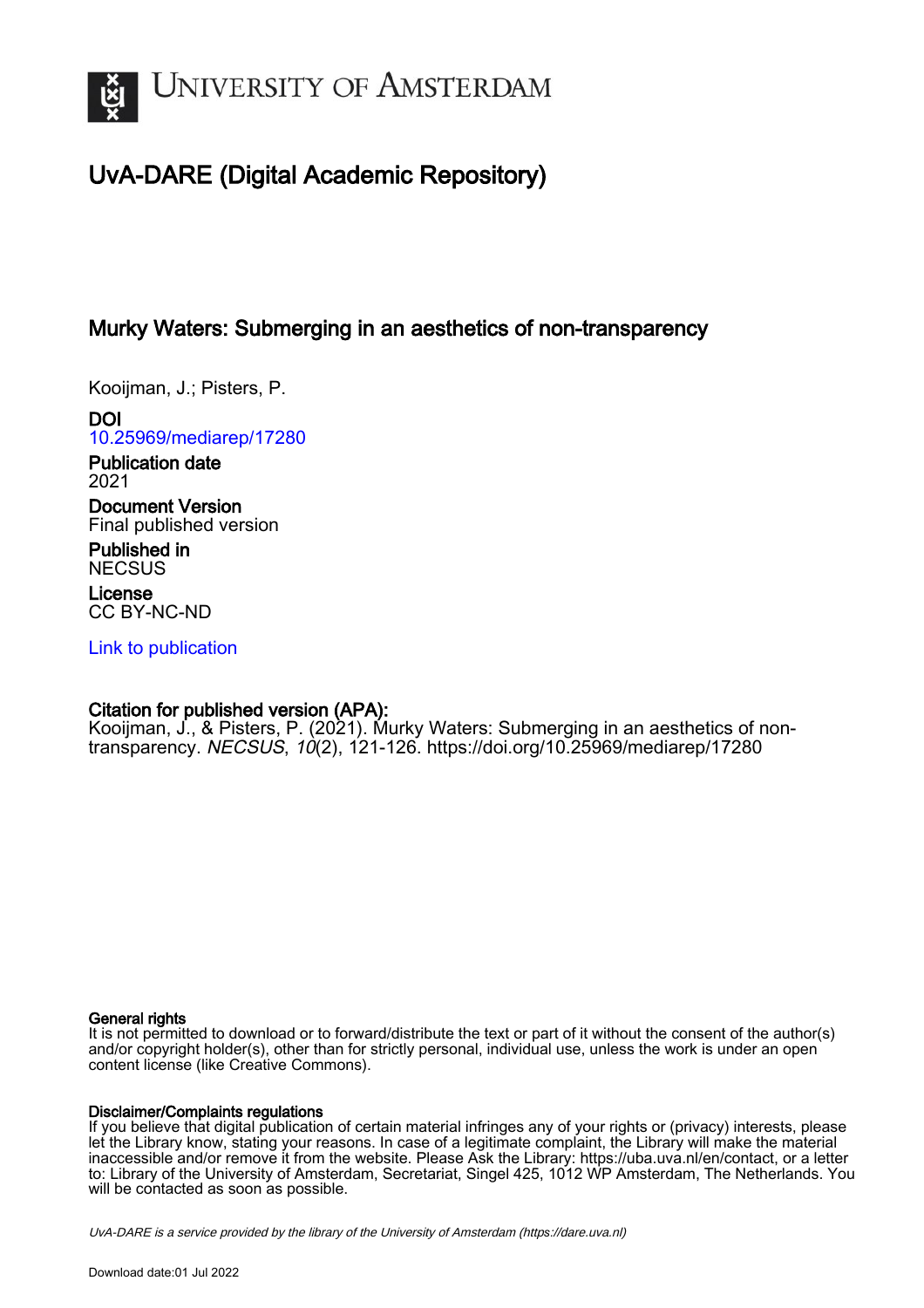

# **Murky Waters: Submerging in an aesthetics of non-transparency**

## Jaap Kooijman & Patricia Pisters

NECSUS 10 (2), Autumn 2021: 121–126 URL: [https://necsus-ejms.org/murky-waters-submerging-in-an-aes](https://necsus-ejms.org/murky-waters-submerging-in-an-aesthetics-of-non-transparency/)[thetics-of-non-transparency/](https://necsus-ejms.org/murky-waters-submerging-in-an-aesthetics-of-non-transparency/)

'Transparency no longer seems like the bottom of the mirror in which Western humanity reflected the world in its own image. There is opacity now at the bottom of the mirror, a whole alluvium deposited by populations, silt that is fertile but, in actual fact, indistinct and unexplored even today, denied or insulted more often than not, and with an insistent presence that we are incapable of not experiencing.'[1]



Languid middle-aged white bodies dragging chairs over a terrace, a glass of wine or whiskey in hand, the camera framed at well-to-do bellies in close-up; on the soundtrack the scraping noise of chairs on concrete, eerily reinforced by the loud sounds of cooling ice cubes in the half empty glasses. Some mo-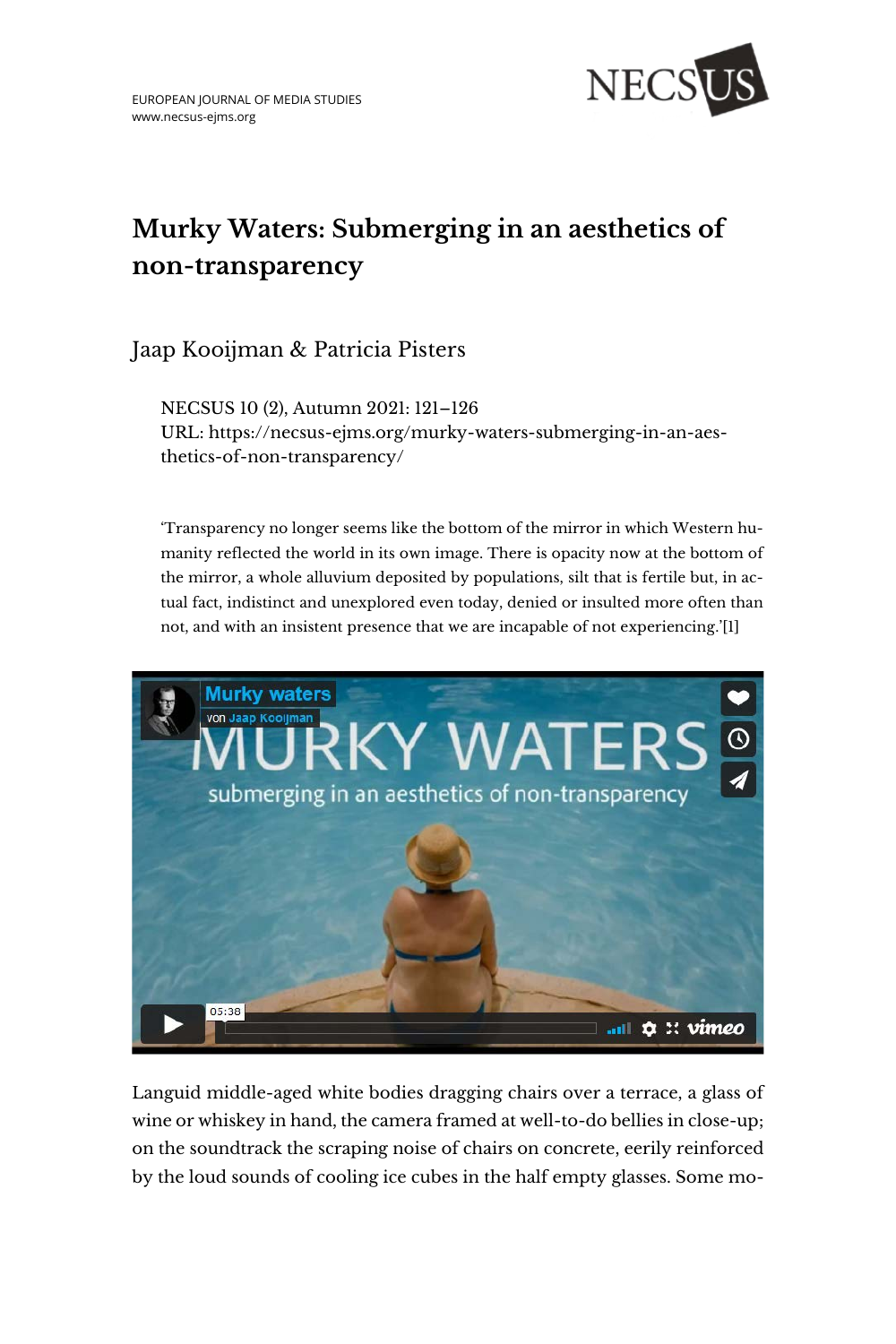#### NECSUS – EUROPEAN JOURNAL OF MEDIA STUDIES

ments later, the opening sequence of Lucretia Martel's *La Cienaga* (2001) reveals a swimming pool at the backdrop of these lethargically moving bodies. The weather is hot and humid, cloudy and suffocating. The water of the swimming pool, however, does not promise the usual crystal-clear refreshing dive into transparent blueness that washes away all lingering sorrow, hidden feelings, or repressed events. Its water is milky greenish, it is murky and opaque. It is this scene of murky waters in a swimming pool that formed the starting point of our audiovisual essay.

For the tenth anniversary edition of NECSUS, we propose an engagement with the concepts of opacity and transparency that we feel has been undervalued in the field of media studies. Introduced by the Martinican philosopher and poet Édouard Glissant in his book *Poetics of Relation* (1997, originally published as *Poétique de la relation* in 1990)*,* Glissant's theorisation of opacity as an 'unknowability' has been picked up in postcolonial studies and is sometimes transferred to political thought, art criticism, queer theory, and media studies, as demonstrated in a special issue of *Camera Obscura* (2016) in which opacity is brought in as a tactic to evade surveillance cameras and is related to strategies of camouflage and invisibility. The renowned Flaherty Seminar took 'opacity' as its guiding concept in 2021, thus the concept seems to be gaining importance in film and media studies, and we hope that Glissant's work will grow in importance in the years to come. In our audiovisual essay we take opacity as a need to acknowledge the non-transparency and as a critical assessing and undoing of normative ('transparent') whiteness. We will return to this point shortly.

Let us first return to Glissant's *Poetics of Relation* where he demands 'the right to opacity' as a politics and poetics of resistance against the Western desire to make everything transparent, reducing the Other to a set of stereotypes. He explains:

'If we examine the process of "understanding" people and ideas from the perspective of Western thought, we discover that its basis is this requirement for transparency. In order to understand and thus accept you, I have to measure your solidity with the ideal scale providing me with grounds to make comparisons and, perhaps, judgments. I have to reduce.'[2]

Glissant introduced opacity in the postcolonial context of Martinique, arguing for the right to hold complex subjectivities marked by various histories of migration, marked by the transatlantic slave trade and displacement. Against the dedication to clarity and pleasing rationality of the French language as a language of domination and 'universal humanism', Glissant poses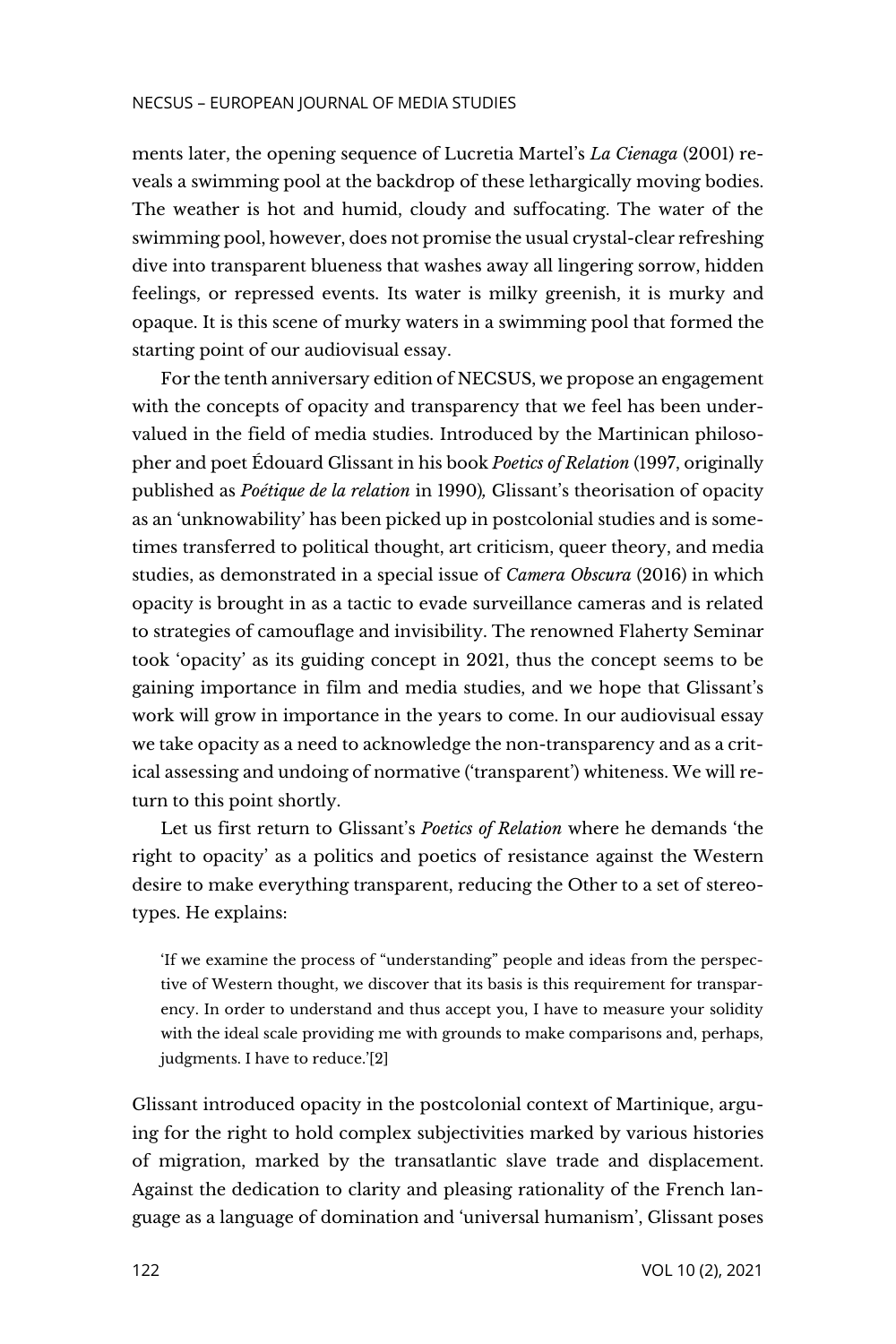the productive poetics of opacity of creole languages that must be preserved in their ambiguities to claim difference and distinctiveness. By insisting on claiming space in non-reducible imagination, Glissant asserts that a poetics can be a 'transformative mode in history'[3] because indirectly, 'imagination changes mentalities, however slowly it may go about this'.[4] The ways in which Glissant proposes opacity (not 'knowing' the other, or even the self, completely) as a condition for a poetics of relation is a powerful concept to revise sectarian identity politics into more communal practices. But that is not what we are dealing with in our essay. Here we want to express in an audiovisual poetics the need to acknowledge the 'murkiness' of white normativity that hides so many forms of violence towards 'the other'.

Most (though not all) of the films used in our audiovisual essay are by white directors from Hollywood and European cinema. The frequently-used and arguably clichéd trope of the swimming pool in Western cinema is often associated with whiteness (see Hawkman, Walker). In the audiovisual essay, we highlight this point by including not only iconic swimming pools scenes – such as the pastiche of Jacques Deray's *La Piscine* (1969) in François Ozon's *Swimming Pool* (2003) – but also the shot from Mati Diop's *Atlantique* (2019) of the swimming pool adjacent to the sea, a shot which, in turn, is reminiscent of the swimming pool in Djibril Diop Mambéty's *Touki Bouki* (1973; not featured in our audiovisual essay). As Édouard Brown and Pam Hirsch demonstrate in their volume on the cinema of the swimming pool, a swimming pool is a polyvalent image in itself. Very often it is associated with a Western perspective of the 'transparent' higher- or middle-class life that stands for the American Dream, as for instance in Baz Luhrmann's *The Great Gatsby* (2013), or the rich and famous bourgeoisie that linger away the summertime at the Riviera, as in *La Piscine* and Luca Guadagnino's remake of (and retake on) this film *A Bigger Splash* (2015). Sometimes swimming pools function as a tourist attraction for Austrian middle-aged women in pursuit of love and sex in Kenya (Ulrich Seidl's *Paradies: Liebe* [2012]) and sometimes they are symbols of longing for another life (Chris Smith's *The Pool* [2007]) or for global hyper capitalist success (*Atlantique*). However, rather than claiming 'the right to opacity', our essay wants to visualise the poetics and politics of the non-transparent, in rendering the transparency of the cool blue swimming pool water opaque by alluring to the violence that is hidden at the bottom of the pool, troubling the water, rendering it opaque indeed. It has to be noted that by taking this approach, we, as white European scholars, employ opacity as an aesthetic device of vision and sound that does not 'clamor the right to opacity'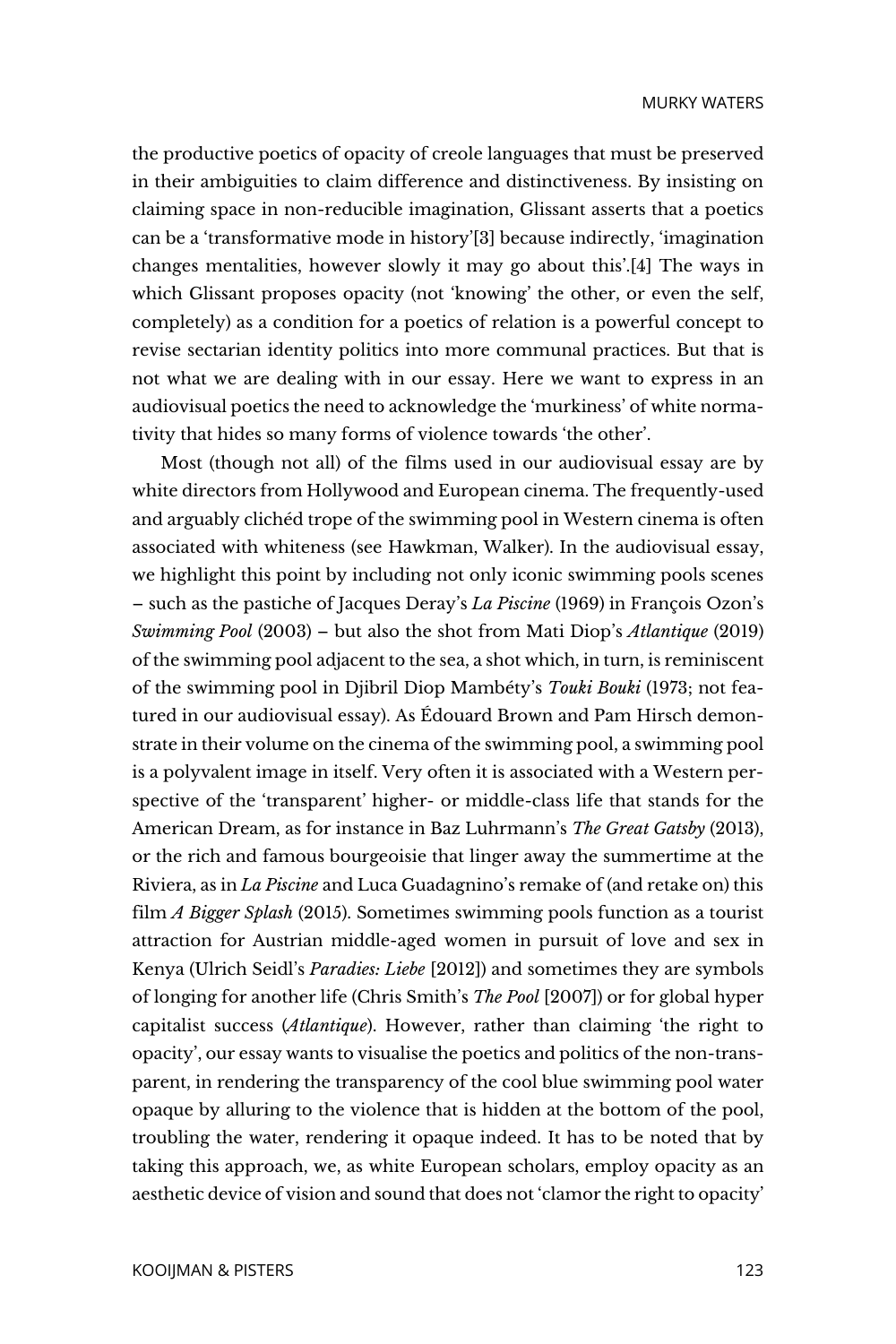as does Glissant, but that instead evokes the need to make the transparent opaque in order to point to these hidden histories of violence.

We do this by rendering the iconic swimming pools of the first part of the essay opaque in blurring image and sound, exemplified by Lucretia Martel's non-transparent swimming pools that hide so many unprocessed traumas like the violence of the colonial and the more recent past of military junta's. The video's first part merges two famous swimming pool scenes from *La Piscine* and *The Great Gatsby*, featuring charismatic stars of Western cinema (Alain Delon, Romy Schneider, and Leonardo DiCaprio), intercut with swimming pool shots from other films. The video's second part consists of the swimming pool fight scene from *A Bigger Splash* (in the original film, the 'big splash' which is shown, while the 'bigger splash' of drowning migrants remains invisible), over which we have layered underwater scenes from other films, consisting of unequal fights and drowning in swimming pools. While in Western cinema, underwater scenes often suggest a dive into the subconscious, expressing desires and anxieties that lurk underneath the surface, by taking these scenes out of their original narratives and layering them over each other (both sonically and visually), the individual anxieties become nontransparent again, evoking instead many other bodies in the 'bigger pools' of the oceans.

One of these layers shows a dive in a swimming pool covered with leaves, a scene from Alfonso Cuarón's *Y Tu Mamá También* (2001), which is not just another road movie, but a film in which Mexico's history is 'bleeding between the lines', as Anthony Kao argues in his review of the film. The film animates a personal and intimate coming of age drama with an awareness of politics of the nation. In a similar way we are weaving (or waving) relations between the images of other films that directly or indirectly address these drowned questions related to power, abuse, and domination of different kinds. The two parts are connected by another scene from Lucrecia Martel's *La Cienaga*, a young girl jumping into the swimming pool's murky water, only to leave her family waiting for her to emerge again – featured here in its almost full length of 17 excruciating seconds.

Ultimately, we attempt to interlace what Sudeep Dasgupta calls, 'an aesthetics of indirection' that diverts thinking from the temptation of polarities (between the colonial /postcolonial etc.). In his analysis of Guadagnino's *A Bigger Splash*, Dasgupta argues that the film 'constructs disturbing adjacencies whose intermittent presences block both the aesthetic contemplation of dis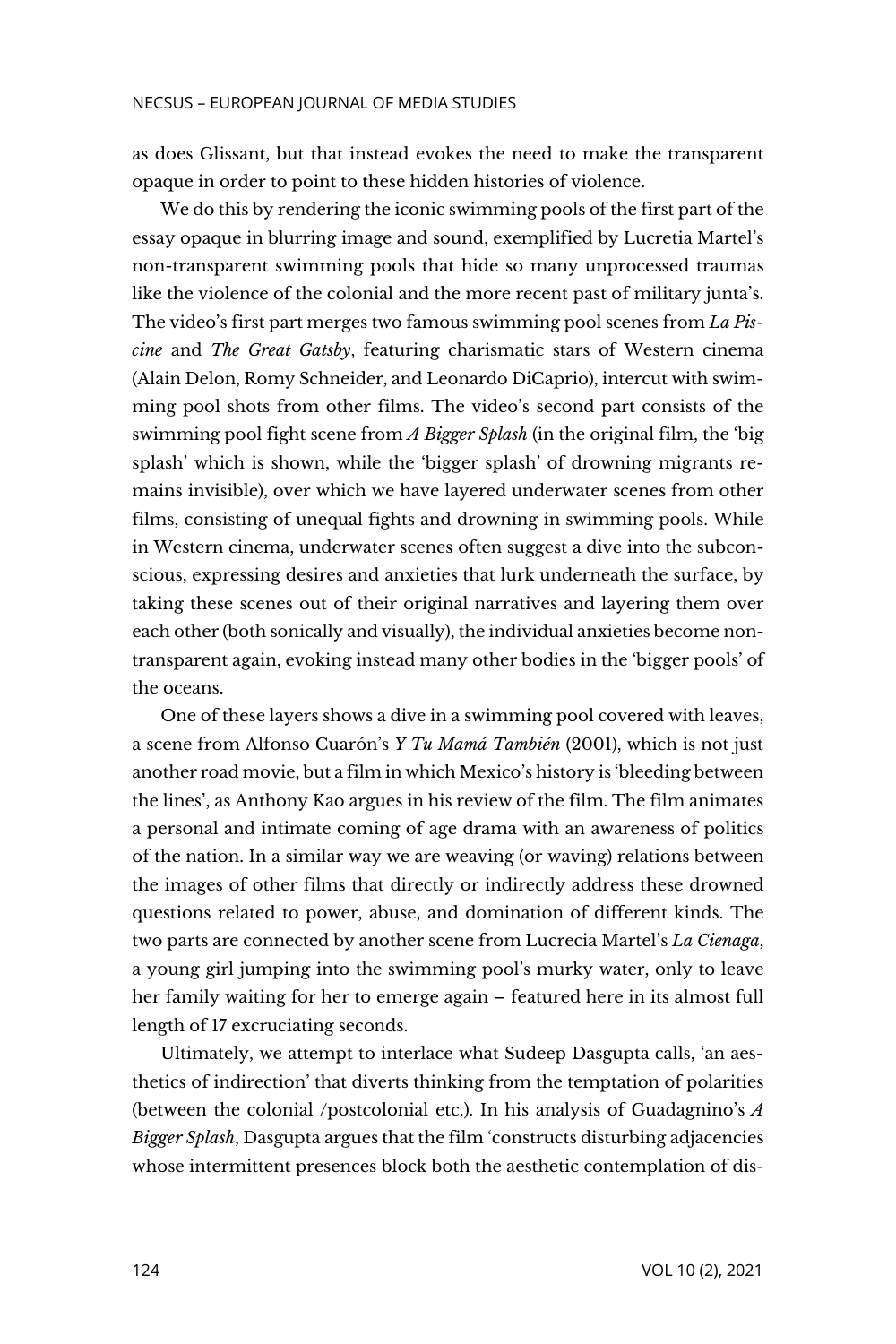tant suffering and the engaged, almost pornographic involvement in the detailing of the other's plight.'[5] Where in *La Piscine* there is no outside of the swimming pool, in Guadagnino's revision of the swimming pool drama, we see 'scattered subalterns intermittently appear'[6] throughout the film. And as Dasgupta explains,

'it is crucial to understand the scattered subaltern not in isolation, but as a form of embodied subjectivity that is constantly adjacent to, imbricated with and relationally implicated with others, such as 'legal' subjects enjoying the rights of citizens (…) *A Bigger Splash* provides a disturbing cinematic experience of this relational understanding of the scattered subaltern with other, more privileged bodies and subjectivities'.[7]

With our audiovisual essay, we have attempted to destabilise the swimming pool and its mostly white bodies as a privileged space by rendering it less transparent, most prominently the underwater fight scene of *A Bigger Splash*. The audiovisual essay ends with a blurred shot of a wrecked boat that in the original film (unblurred) immediately follows this scene, signifying, as Dasgupta also points out, 'an absent presence'. With the end credits, we give a nod to Catherine Grant's audiovisual essay 'Sense of an Ending', adding one more layer of opaqueness, impenetrability, and polyvalence to the murky waters of Martel's swimming pools by overlaying the pool with the frightening powers of Mati Diop's rendering of the Atlantic.

### **Authors**

Jaap Kooijman is associate professor of Media Studies and American Studies at the University of Amsterdam. He is author of *Fabricating the Absolute Fake: America in Contemporary Pop Culture* (AUP, 2013) and co-editor, with Glyn Davis, of *The Richard Dyer Reader* (BFI, 2022). He is one of the co-founding editors of NECSUS: European Journal of Media Studies. Kooijman's audiovisual essays have been published in *[in]Transition: Journal of Videographic Film & Moving Image Studies*, NECSUS, and *16:9*.

Patricia Pisters is professor of film at the Department of Media Studies of the University of Amsterdam. She is one of the co-founding editors of NECSUS: European Journal of Media Studies. Her publications include *The Matrix of Visual Culture: Working with Deleuze in Film Theory* (Stanford University Press,